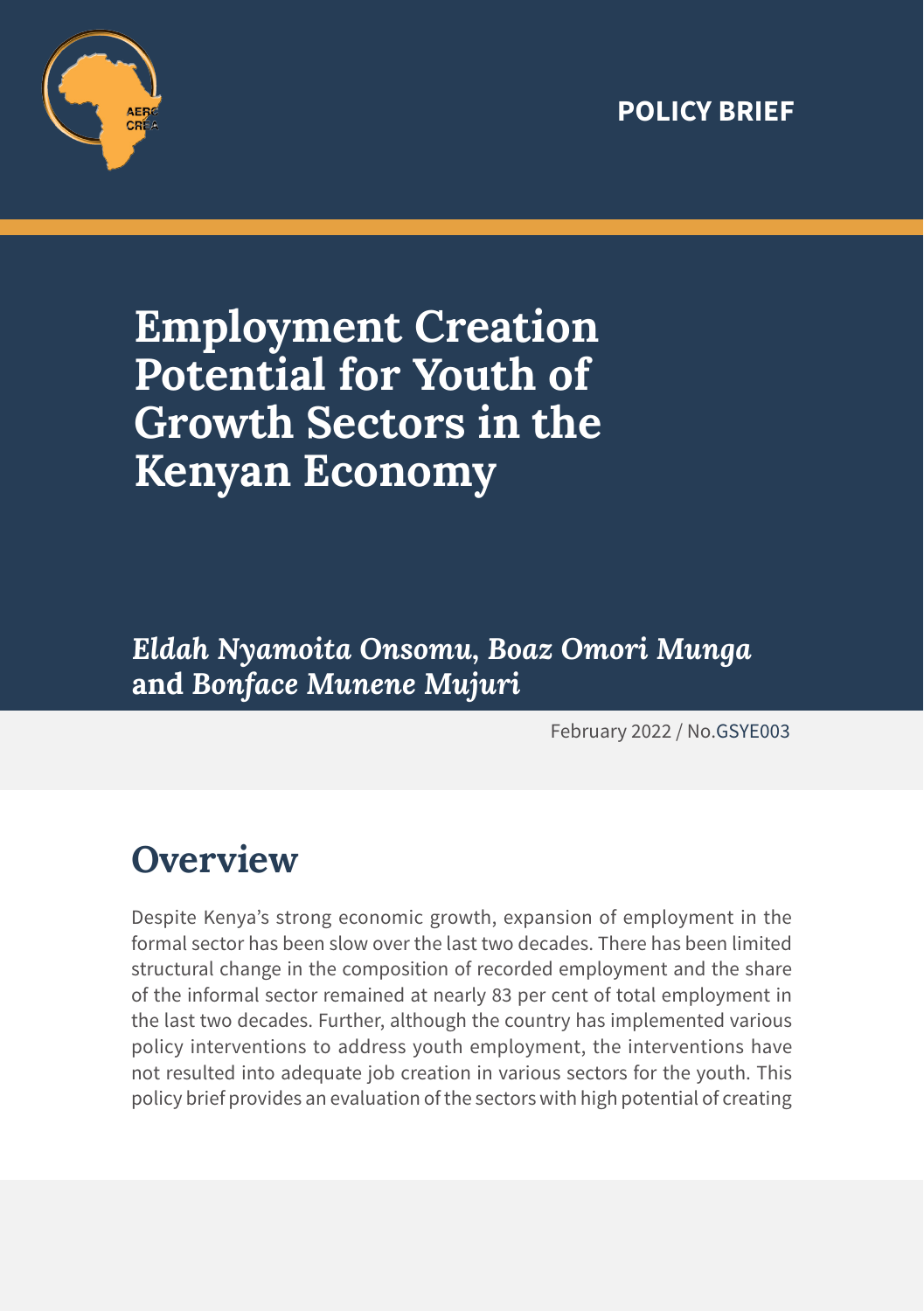employment opportunities for the youths in Kenya using an Input – Output approach which was based on the 2015 Social Accounting Matrix (SAM). We find that agriculture, transport; trade, construction and education have the highest potential to create jobs for the youth. The agriculture sector has the highest employment multipliers in which livestock, vegetables (horticulture), rice production value chains have the greatest potential to create jobs. We also find that economic sectors in Kenya are interdependent such that expansion of one sector has backward and forward linkages with the other sectors. It is therefore important to adopt a comprehensive multisectoral approach in job creation strategy for the country. Indeed, economic activities vary across counties hence need to stimulate activities where each County and economic bloc has comparative advantage to ensure sustained job creation for the youth.

#### **Context**

Although job creation is a key development objective for most economies including in Africa, it is not in tandem with the rapidly expanding working age population in the continent. In Africa, youth unemployment and under-employment continue to be major obstacles to full utilization of human resources despite relatively strong economic growth. Kenya's Economic performance has markedly improved in the recent years, with GDP growth averaging about 5.4 percent between 2013-2016 and 5.5 percent between 2017 and 2019. In contrast, the country has recorded mixed experiences in the labour market, characterized by expansion in labour force, increased employment in absolute numbers, coexisting with various forms of labour market underutilization such as inactivity, underemployment, and unemployment, among the youth.

#### **Research problem**

Youth unemployment is attributed to the inability of the economy to create sufficient jobs during erratic economic growth. Moreover, youth access to employment has over the years been hindered by social factors ranging from relatively limited work experience, under-developed personal and professional networks, and limited knowledge of the labour market (Chari et al., 2017). Youth unemployment is associated with poverty and inequality, which in turn causes armed conflict, instability, irregular migration and constrain social cohesion among communities (World Bank, 2018). These observations indicate that there is need to create not only more but also decent jobs if the country is to succeed in addressing youth unemployment. Unemployment can be addressed through full exploitation of the opportunities and addressing various barriers hindering growth of various sectors of the economy. Therefore, creation of productive and sustainable employment opportunities remains the core of employment policy interventions in Kenya (Omolo, 2012).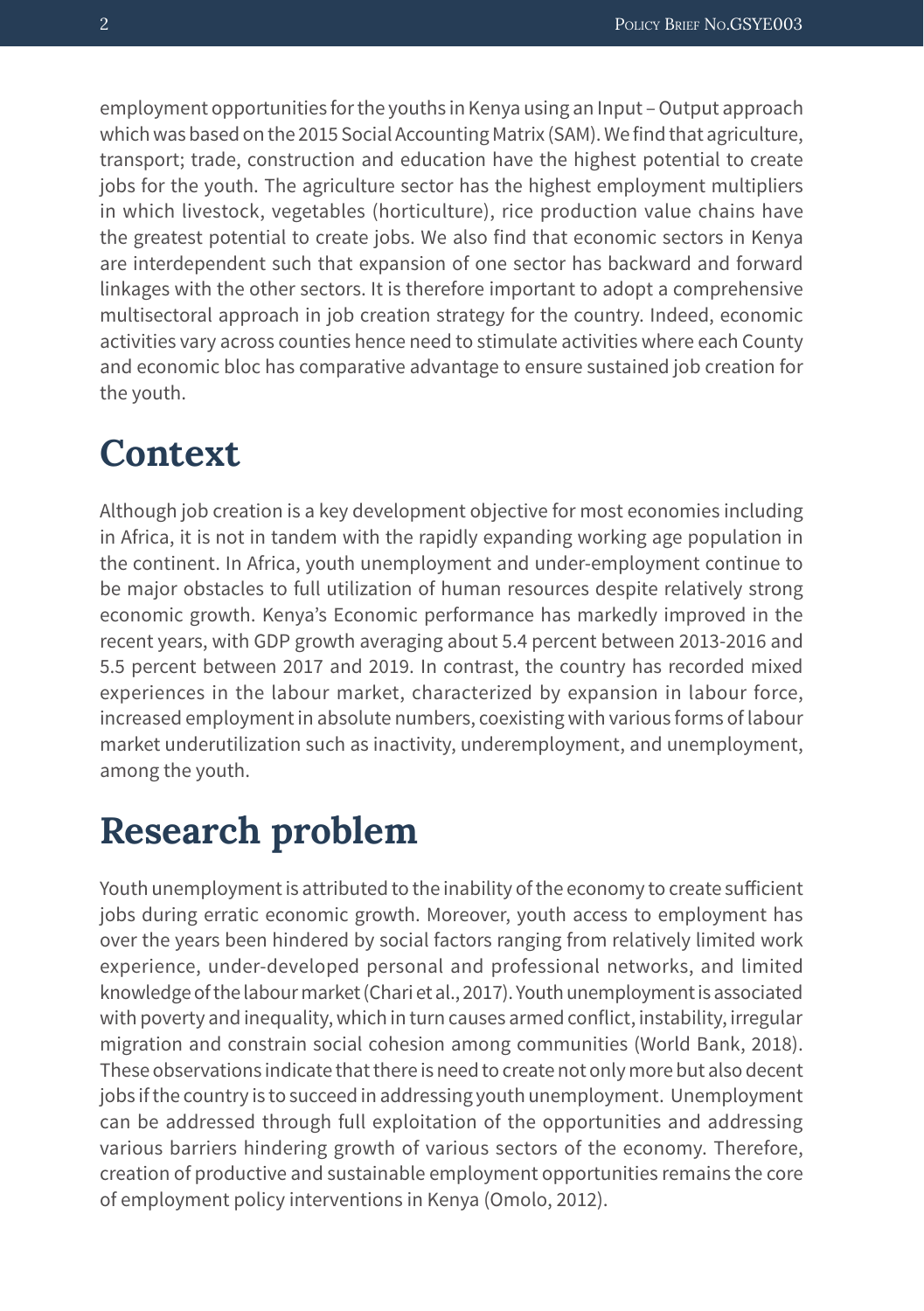### **Background**

It is estimated that close to 500,000 to 800,000 youths are entering the Kenyan job market annually. With total unemployment rate in the country at 9.7 per cent and unemployment rate for 15-24 age cohort at 13.7 per cent in 2015/16, the absorption rate of the youth has been low. Unemployment rate has been increasing since the global financial crisis of 2008/2009 and the outlook for the medium term is worsening. The country needs to create 900,000 new every year between 2015 and 2025 as a way of absorbing the high number of youths joining the job market (World Bank, 2015). The government with support from various stakeholders has undertaken short, medium, and long-term measures for employment creation. The short- and medium-term interventions include programs such as the "Kazi kwa Vijana or jobs for the youth", infrastructure and rural development. Other measures taken to create jobs for the youth have been through the Youth Employment Scheme Abroad (YESA), Youth Enterprise Development Fund (YEDF) and Kenya Youth Empowerment Programme (KYEP). These measures have not fully tackled the unemployment challenge as the country continues to face unemployment and underemployment challenges.<sup>1</sup>

The Kenya Vision 2030 identifies priority sectors that can spur growth including tourism, agriculture, manufacturing, and business process outsourcing (BPOs). The Medium-Term Plan III prioritizes investment in manufacturing sector for job creation under the Big Four Agenda. Even so, the choice of these sectors/industries need to be informed by robust research that can identify (and rank) high employment generating industries/sectors. Studies on employment creation in the country majorly adopted value chain approach with bias on qualitative analysis (Kyule and Nguli 2020; and Tunje and Yogo, 2020). The authors did not use robust quantitative approaches to identify sectors that have the potential to create the most jobs. This current study seeks to overcome this gap by applying quantitative analyses which involve analysis and policy simulations using the Kenya Input-Output Table of 2015 produced by the Kenya National Bureau of Statistics (KNBS) across sectors.

The I-O framework assumes that the inputs used in production process of a given product are linearly correlated to the industry outputs and that the production coefficients are fixed in the short run (European Commission, 2008). In the table form, the I-O framework is presented as a square industry-by-industry table, consisting of equivalent number of columns and rows. We also use employment multipliers and elasticities for a more robust estimation. The employment multipliers give additional information about employment potential of the various sectors or industries of an

<sup>1</sup> Sessional Paper No.4 of 2013 on employment policy and strategy for Kenya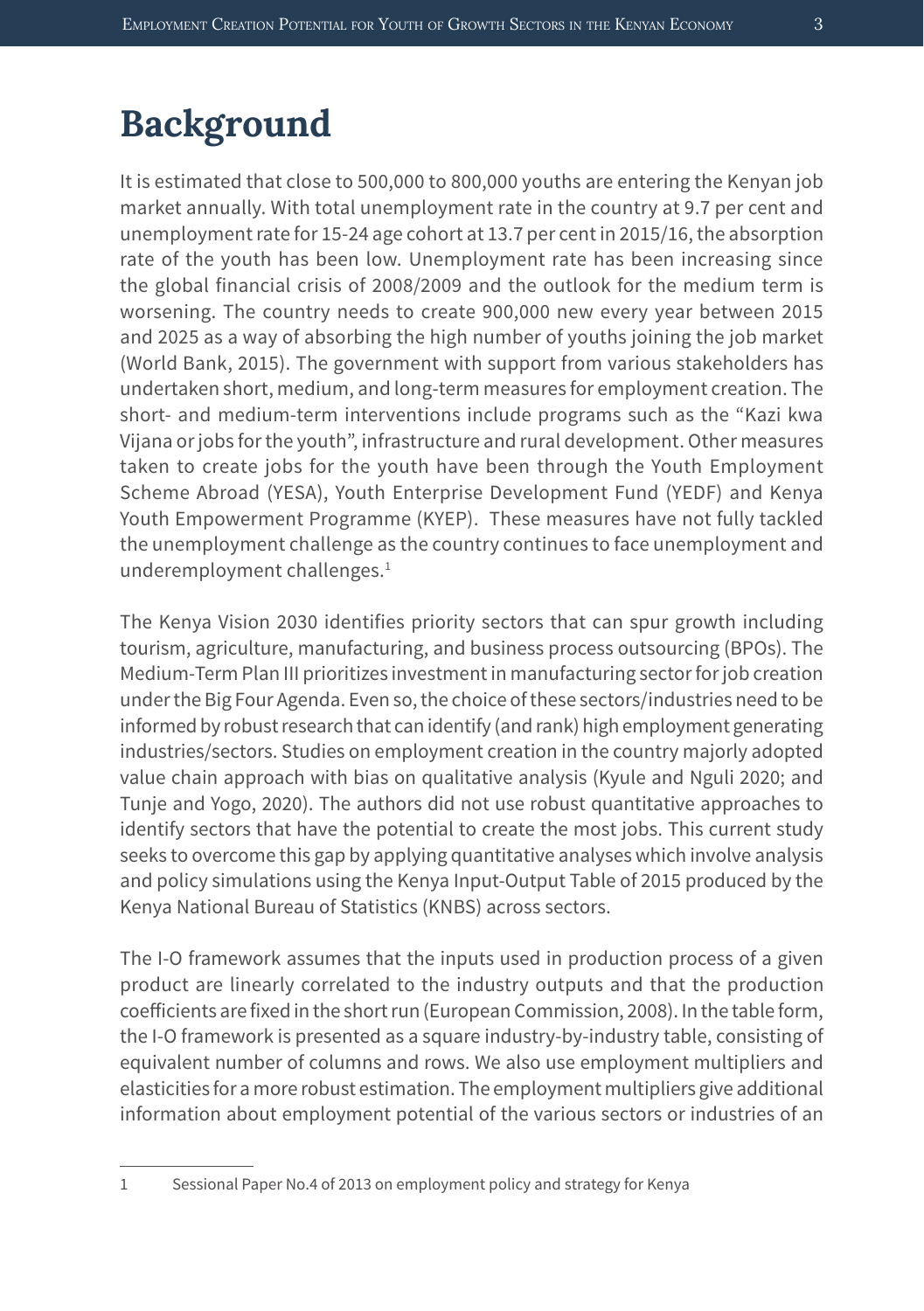economy. They account for both direct flows of job creation in own sector; and indirect or induced effects of job creation generated by sectoral linkages. Thus, more sectoral linkages imply more complexity of the economy and hence greater employment creation potential.

### **Results, discussion, and conclusion**

The multipliers results show that the average employment multiplier is 1.71 suggesting that about 1.7 units of jobs are created for every unit increase in demand for output. The sectors with the highest level of employment multipliers are Agriculture, fishing, and forestry (2.10); Finance, real estate, and business services (2.04); and Trade (1.89). Similar findings have been reported by (Mainar Causapé et al., 2018), who found that the agriculture sector, with backward linkages to agro-processing has the highest potential for job creation. Notably, the study further identifies specific value chains with the highest output multiplier. These include the vegetable, fruits livestock and dairy (ibid).

A study in Kenya by Munga et al. (2021), find that the horticultural value chain has the greatest job creation potential. Further, the study finds that smallholder farms absorb a large proportion of unskilled labour compared to other scales of production. Notwithstanding, the potential for job creation is not without challenges. Among other issues, poor coordination between exporters, imposition of non-tariffs trade barriers, and stringent cross-border trade measures create bottlenecks to expansion of different value chains.

However, the relationship between output and employment is not straightforward in developing nations like Kenya and care should be taken in interpreting the results of the input output model. This is because of several factors. These include: more demand for output may increase number of hours worked due to high levels of underemployment; there is also widespread informality and self-employment suggesting difficulty in fully capturing output and employment.

Comparison between employment multipliers and elasticities indicate different findings on sectors with the highest potential to create employment. The multipliers are highest within the agriculture, finance and business-related sectors, elasticities show that some service activities such as water supply, sewerage, waste management and remediation activities had the highest positive employment elasticity (2.00) followed by construction (1.13) while professional, scientific, and technical activities had the highest negative employment elasticity (1.22) in 2016.

It is therefore important to ensure that all sectors of the economy are stimulated to grow at a higher and sustainable rate to ensure creation of quality and productive jobs. Whereas the government and private sector have initiated various programmes aimed at creating employment, most of the jobs have been created in the informal sector.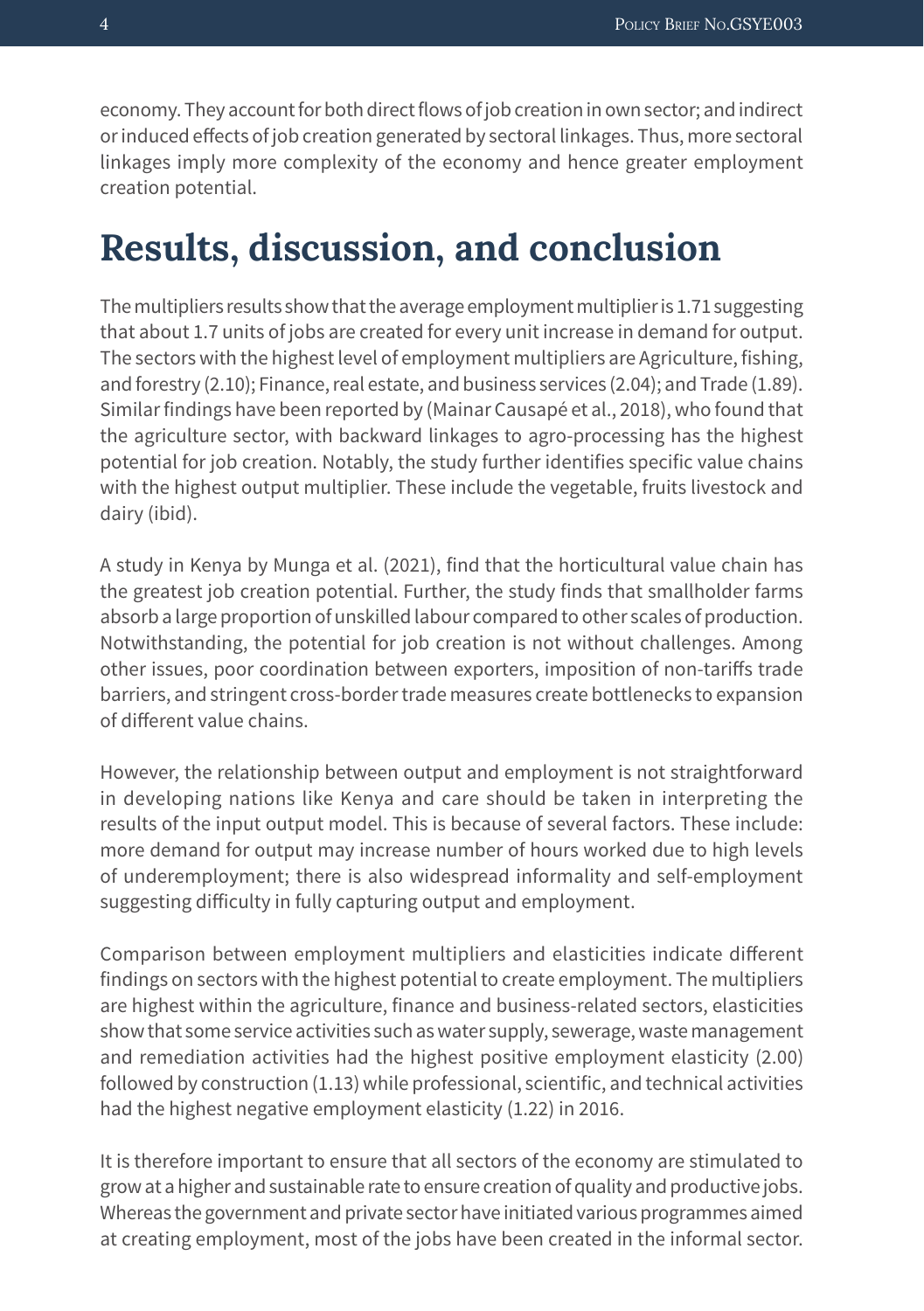Existence of forward and backward linkages across the various depicts that there is a need to adopt a comprehensive multisectoral approach in job creation strategy for the country as well as early investments in areas such as training, technology, education, and infrastructure development; supported with strong institutions and regulatory frameworks.

#### **References**

- Chari, A., Flynn, J., Mader, P., Mwaura, G., Oosterom, M., Roelen, K., & Sumberg, J. (2017). Barriers to job creation and labour market access for youth in Sub-Saharan Africa. Working paper). Retrieved from Business Environment Reform Facility website http:// businessenvironmentreform. co. uk/wpcontent/uploads/2017/09/BERF-Youth-Labour-Markets-Research-Sept-2017. Pdf .
- Kyule, G., & Nguli, J. (2020). Exploring Kenya Dairy Industry for Job creation for Youth KIPPRA Discussion Paper No. 232. Nairobi, Kenya: KIPPRA Discussion Paper No. 232.
- Mainar-Causapé, A. J., Ferrari, E., & McDonald, S. (2018). Social accounting matrices: basic aspects and main steps for estimation. Publications Office of the European Union: Luxembourg.
- Munga, B., Onsomu, E., Laibuni, N., Njogu, H., Shibia, A., & Luseno, S. (2021). Industries without smokestacks in Africa: A Kenya case study. Brookings: Washington.
- Omolo, O.J. (2012). "Youth Employment in Kenya: Analysis of Labour Market and Policy Interventions", FES Kenya Occasional Paper.
- Tunje, S., & Yogo, K. (2020). Using Motorized Two and ThreeWheeler Transport to Enhance Youth Employment in Kenya: A Descriptive Approach. Kenya Institute for Public Policy Research and Analysis, KIPPRA Discussion Paper No. 235.